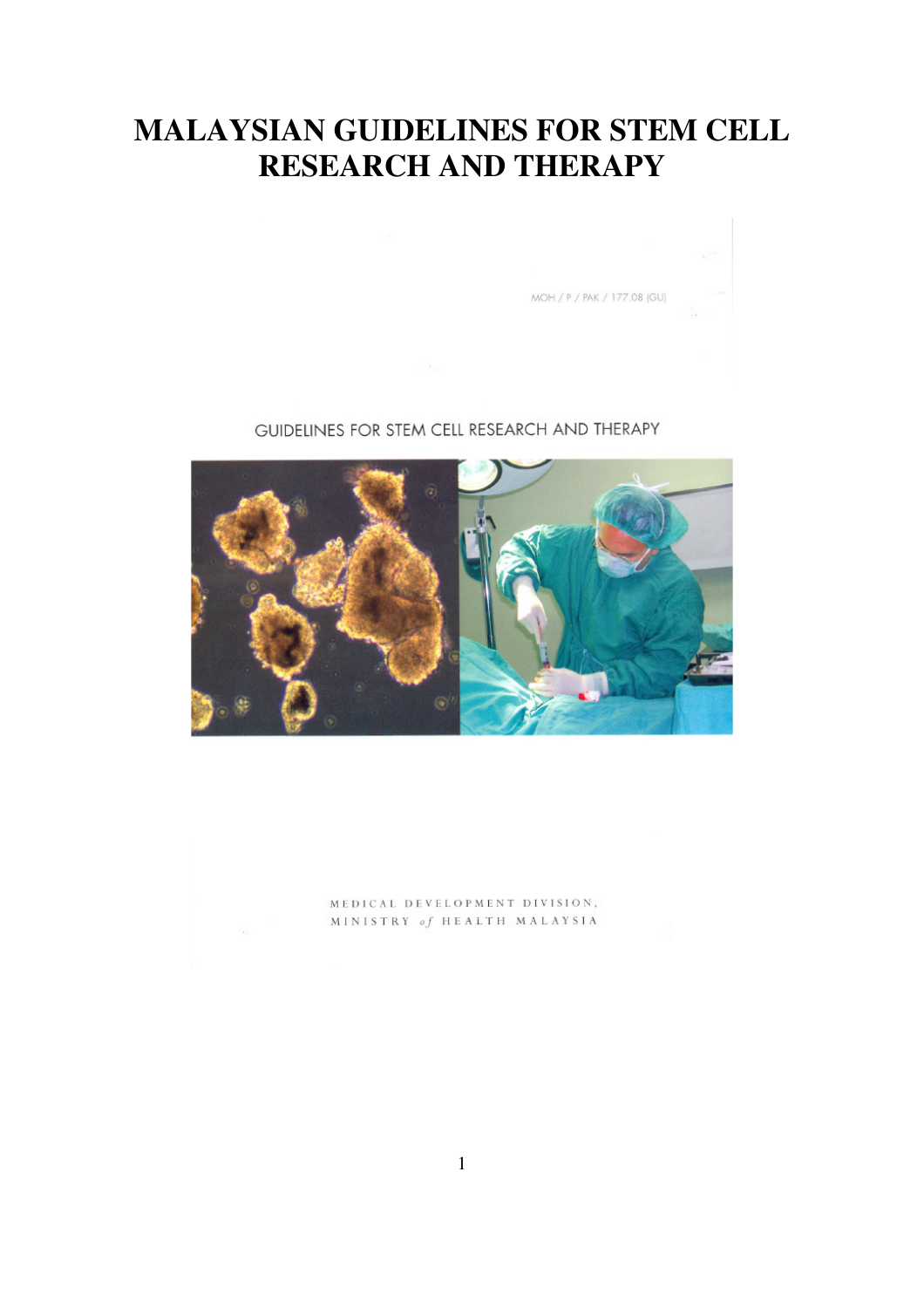# **GUIDELINES FOR STEM CELL RESEARCH AND THERAPY**

### **CONTENTS**

| 1.0        | <b>Introduction</b>                                                    | 3                       |
|------------|------------------------------------------------------------------------|-------------------------|
| 2.0        | The Status of Stem Cell Research In Malaysia                           | 3                       |
| <b>3.0</b> | <b>Background on Stem Cells</b>                                        | 3                       |
| 4.0        | <b>What are Stem Cells?</b>                                            | $\overline{\mathbf{4}}$ |
| 5.0        | <b>Ethical Issues of Stem Cell Research</b>                            | 7                       |
| 6.0        | <b>International Legislation on Human Embryonic Stem Cell Research</b> | -7                      |
| 7.0        | <b>Potential Impact On Health</b>                                      | 7                       |
| 8.0        | <b>Conclusion</b>                                                      | 8                       |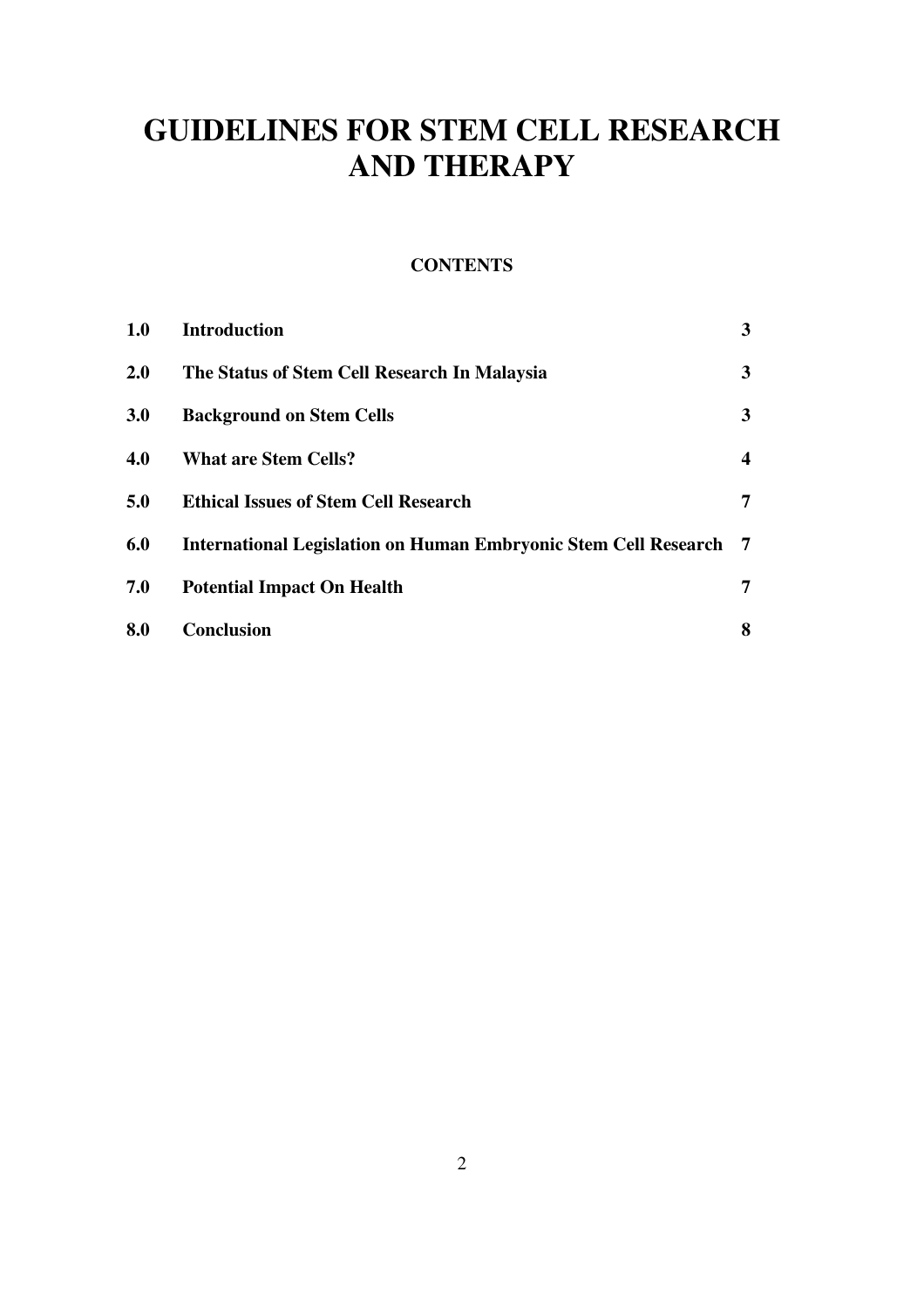Although there are many controversies surrounding stem cell research, The Ministry of Health recognizes that it is crucial for local scientists and clinicians to be involved in stem cell research provided that these conform to ethical guidelines. It is vital for medical scientist to keep abreast of current advances in science, especially when there is an enormous potential of revolutionizing therapy in the form of cell replacement therapy. Hence the Ministry of Health has set up a task force to readdress essential issues in stem cell research and consider the evolution of emerging therapies in this update of the guidelines.

### **2.0 The Status of Stem Cell Research in Malaysia**

Stem cell research is relatively new in Malaysia. Most of the work thus far has involved haemopoietic stem cells (bone marrow, peripheral blood and cord blood). As these are from adult tissues, ethical concerns may be minimal since they are being used in the setting of haemopoietic stem cell transplantation. The use of sources of cells other than the adult stem cells e.g. cell lines or fertilized embryos is a major concern as it is likely that our local researchers will be conducting research in this area.

### **3.0 Background on Stem Cells**

Stem cells as the name implies are cells capable of developing into other types of cells and tissues; for this reason they are often referred to as "pluripotential' cells. Historically, stem cells have been viewed within the context of the embryo because it is within these early stages that we see the dramatic transitions of stem cells forming a range of tissues and organ systems. For example in the early trilaminar embryo, we see ectoderm cells giving rise to the outer epidermis and central nervous system, mesoderm cells giving rise to the cardiovascular system as well as bones and muscle, and endoderm cells forming the early gastrointestinal tract plus various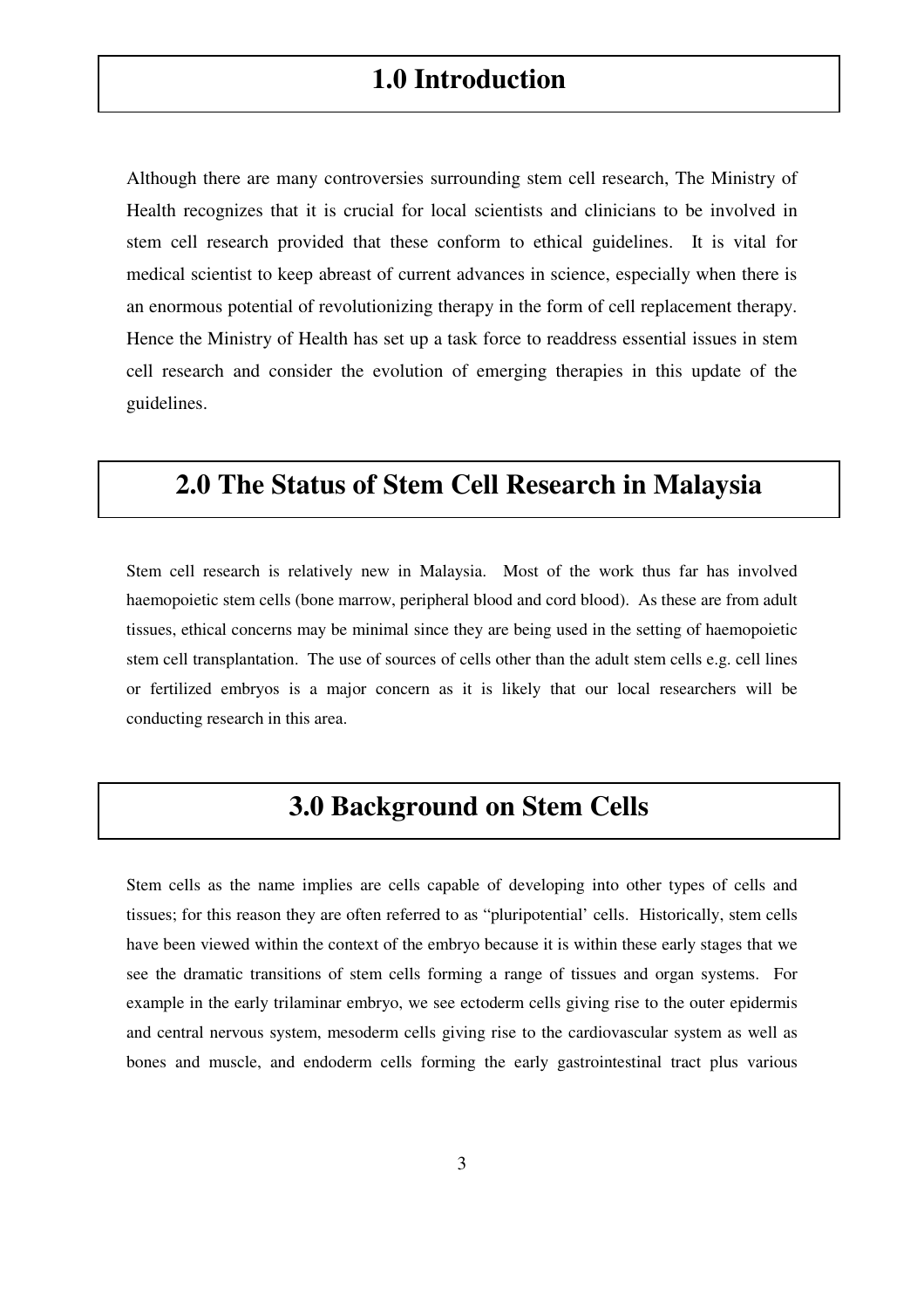accessory organs like the lungs and liver. Much of the proposed research on stem cells centers upon the early human embryo.

Alternatively, there have been promising studies with adult tissues where so-called 'stem cell' activity has been demonstrated. For example under certain growth and hormonal conditions skin cells have been successfully transformed into bone or muscle cells. In other studies, bone marrow cells have been reprogrammed into heart muscle cells. Studies with adult tissue as potential sources of stem cells are starting, but there is a significant potential for using adult tissue in future treatment of human diseases. Whether stem cells prove to be 'the treatment of the future' will depend on continued research and exploration. However, with current scientific, ethical, moral, and political questions yet to be resolved, stem cell therapy has yet to be seen and proven safe.

## **4.0 What Are Stem Cells?**

Stem cell research exploded to the scientific scene in 1998 when researchers first reported that they had successfully isolated human embryonic stem cells. Unique properties of stems include that they are unspecialized, or they have the potential to make many different types of cells, are capable of dividing and renewing themselves for long periods of time, and they can also turn into specialized cells. Unspecialized cells transform into specialized cells such as neurons, muscle cells, or red blood cells through a process known as differentiation. Stem cells are either harvested from adults or embryos, and growing these cells outside the body requires the right mix of nutrients, hormones, growth factors, and blood serums. Undifferentiated cells are considered pluripotent when they have potential to become any type of cell provided the condition is right. Once researchers isolate stem cells and allow for them to proliferate in a culture for six months without differentiating, a stem cell line has been created.

**Adult stem cells** are undifferentiated cells found among differentiated tissue or organs, and they have the potential to renew itself or differentiate into major specialized cell types. The role of adult stem cells in the body is to maintain and repair the tissues in which they are found. Adult stem cells are thought to reside in a specific area of each tissue where they remain quiescent, or non-dividing, for years until they are activated by either disease or tissue injury. Tissues that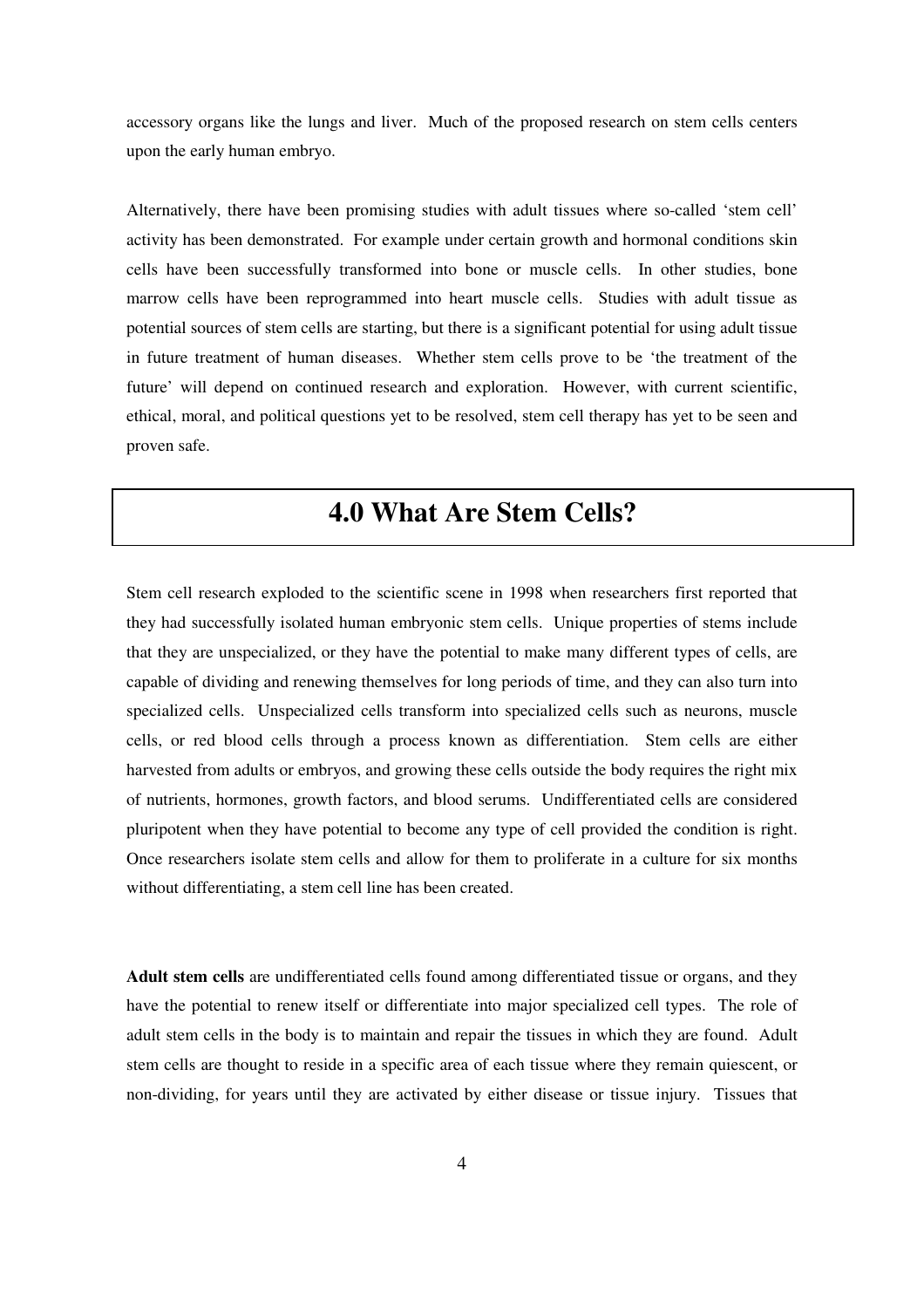house stem cells include brain, bone marrow, peripheral blood, blood vessels, muscles, skin and liver. Adult stem cells are generally tissue specific, for instance, haemopoetic stem cells are blood-forming cells that are found in bone marrow. While adult stem cells have the potential to differentiate into mature tissue when isolated from the body, they are extremely difficult to divide in the laboratory. Scientists believed that adult stem cells from one type of tissue can only yield that same type of tissues when cultured; but recent experiments have raised the possibility that stem cells from one tissue may be able to create cell types of completely different tissue types, also known as plasticity. While adult stem cells are free of ethical concerns, they are facing numerous scientific challenges.

**Human embryonic stem cells** have the potential to develop into essentially any type of cell in the human body. In theory, scientists believe that embryonic stem cells have the potential to theoretically divide without limit to replenish or create other cells. Embryonic stem cells also have the potential to either remain a stem cell or to develop into a specialized cell such as a red blood cell or a muscle cell. Embryonic stem cells are primarily obtained from frozen embryos that are donated through *in vitro* fertilization programs from extra embryos that were created for infertile couples to use during fertility treatments. A surplus of embryos are usually created and kept frozen for future use by the couple. When couples no longer need their frozen embryos for reproductive purposes, depending on the laws of that particular country, the embryos are used for stem cell research. Cell lines are grown by isolating human embryonic stem cells from the inner mass of a human blastocyst, or a 5-day embryo. With the help of fibroblast feeder layers, embryonic stem cells can be cultured indefinitely.

Human embryonic stem cells (hESC) can also be obtained by a method referred to as somatic cell nuclear transfer (SCNT), or therapeutic cloning. During SCNT, a nucleus is removed; removing the nuclear genome of an oocyte, and it is replaced with the nucleus of an adult cell. The egg is then activated to form a blastocyst, containing fewer than 100 cells, which contains genetic material identical to the adult donor cell. Scientist can either remove stem cells from the blastocyst or place the blastocyst into a uterus where it would have the potential to develop into a fetus. By using SCNT, researchers are able to control the genotype of hESCs which eliminates the probability of tissue rejection. While a cloned animal is abnormal, cloned stem cells are perfectly normal. If a gene is active in a fertilized stem cell, it is also active in a cloned stem cell at the same activity level. Research shows that there is no significant molecular difference between cloned and non-cloned stem cells.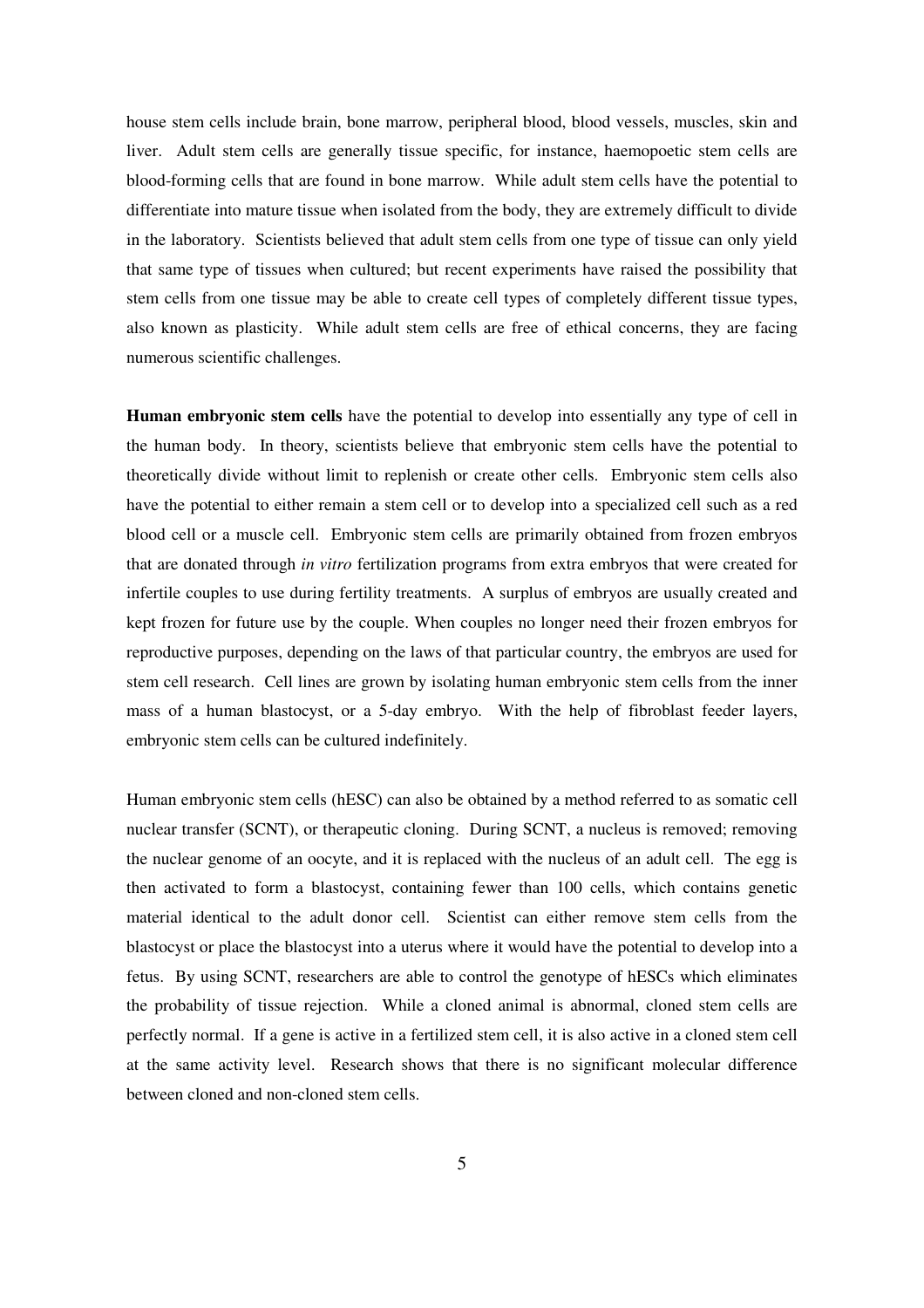While embryonic stem cells and adults stem cells are both sources of undifferentiated cells, they both have several differences. Because embryonic stem cells are pluripotent, they have the ability to become all types of cells whereas adult stem cells are limited to developing into two cell types of the tissue or organ that they originated from. Another difference between the two cells is the ease of growth in a culture. It is relatively easy for researchers to grow a large number of embryonic stem cells in culture compared to adult stem cells which are relatively rare and have no methods for greatly expanding the number in cultures. Finally, if a patient's own cells are used to create adult stem cells, there is little risk that they would be rejected by the individual's immune system, but because hESC clinical trials have not been conducted, scientist are unsure of the risk of rejection in the use of embryonic stem cells.

Scientist believe that stem cell research is important to the future of medicine because with adequate and appropriate research, stem cells have the potential to treat disease by transplanting human stem cells into patients suffering from degenerative diseases such as Parkinson's disease, diabetes, traumatic spinal cord injury, Purkinje cell degeneration, Duchenne's muscular dystrophy, heart disease, and hearing and vision loss. With gene therapy, a genetic defect would be corrected by giving a healthy version of the gene to a patient. A physician would isolate stem cells from the patient and introduce a harmless virus into the stem cells that express the correct version of the mutated gene and readminister the stem cells back to the specific disorders. By using SCNT, scientists may also be able to change diseased cells to their primordial form and then monitor them to determine how and why abnormalities develop. Once scientists have understanding of diseased cells, they will be more successful in creating treatment options.

While the untapped possibilities leave many members of the medical research community excited, there are numerous obstacles that may impede human stem cell research. Issues such as morality, funding, and national regulations impede scientist across the world from pursuing research possibilities related to gene therapy and stem cell research.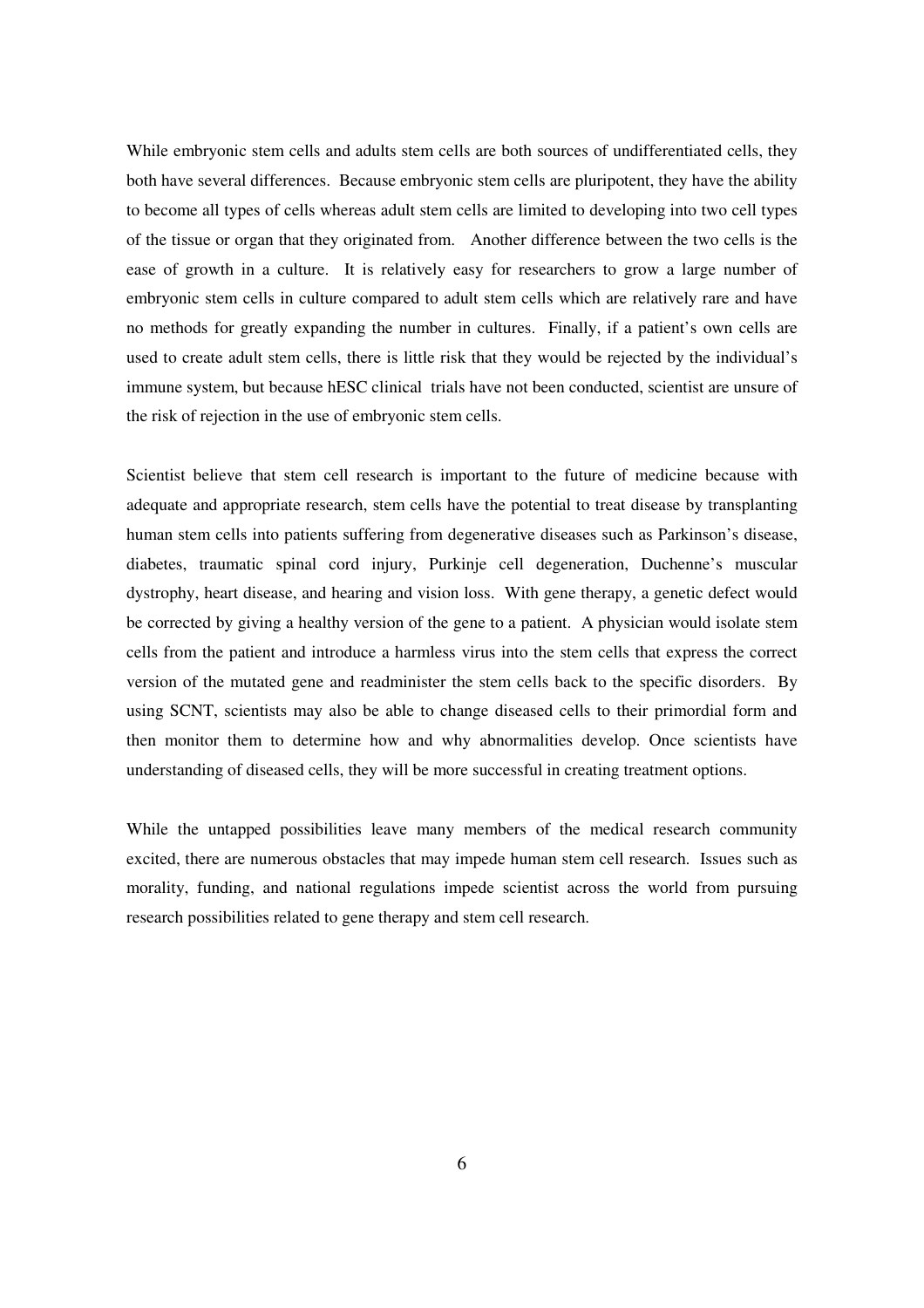## **5.0 Ethical Issues of Stem Cell Research**

Many difficult questions engulf the morality of destroying embryos or using remnants of aborted foetuses to improve the medical wellbeing of other human beings. Opponents of embryonic stem cell research argue that human life begins when an egg is fertilized; therefore, a human embryo is equivalent to a human being. Proponents of embryonic stem cell research argue that during the natural reproductive process human eggs often fertilize, but fail to implant in the uterus. While a fertilized egg has the potential to form a human life, it is not equal to a human being until it has at least successfully implanted in a woman's uterus. IVF clinics often create more embryos than needed over the course of fertility treatments and the excess frozen embryos are discarded. Opponents state that research on these embryos still condones the destruction of embryos, while proponents believe that it is morally permissive to use these embryos for potentially life saving biomedical research.

## **6.0 International Legislation on Human Embryonic Stem Cell Research**

The policies on human embryonic stem cell (hESC) research used by different countries vary tremendously and change frequently. The basis for the regulation of stem cell research includes the source of the stem cell, objective of research, and the symbolic moral right of the embryo. There are four statuses of regulation on human embryonic research worldwide as shown in Table 1.

| <b>Status of Regulation</b> | <b>Countries</b>                                                     |
|-----------------------------|----------------------------------------------------------------------|
| Regulated by law            | Australia, Belgium, China, Denmark, Finland, Hungary, India, Israel, |
|                             | Japan, Singapore, Spain, South Korea, Sweden, United Kingdom         |
| Law in preparation          | Brazil, Canada, France, Iran, Netherlands, South Africa, Portugal,   |
|                             | Spain, Taiwan                                                        |
| Prohibited                  | Austria, France, Germany, Ireland, Italy, Netherlands, Norway        |
| No law yet                  | Africa, Belgium, Czech Republic, Greece, Italy, Poland, Slovenia,    |
|                             | Switzerland, Turkey                                                  |

**Table 1: Global Status of Regulation of Human Embryonic Research** 

## **7.0 Potential Impact on Health**

Stem cell research is important to the future of medicine because with adequate research, stem cells have the potential to treat degenerative conditions by transplanting human stem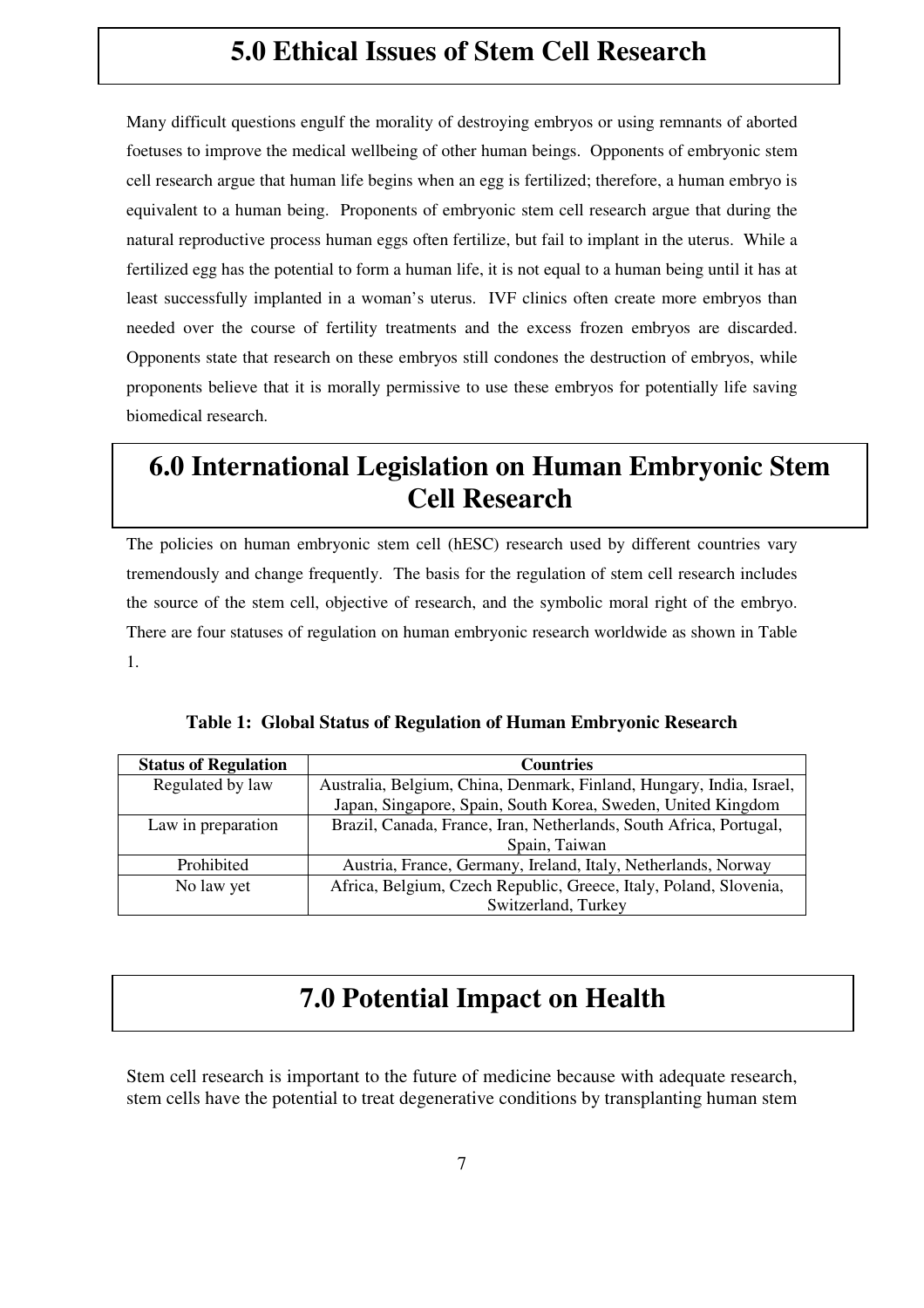cells into patients. Presently, many of these chronic conditions have no cure and are managed by treating the symptoms. While the initial cost of receiving stem cell therapy may be high, it has the potential to outweigh the life long costs incurred through daily medications and hospitalizations. By making disease management easier, the quality of life for those diagnosed with these diseases and their family members would be greatly increased. With sufficient development of stem cell therapy, chronic diseases such as diabetes, heart disease, and Parkinson's disease may be more effectively managed. To realize the promise of novel cell-based therapies for such pervasive and debilitating diseases, scientists must be able to easily and reproducibly manipulate stem cells so that they possess the necessary characteristics for successful differentiation, transplantation and engraftment. The following is a list of steps in successful cell-based treatments that scientists will have to learn to precisely control to bring such treatments to the clinic. To be useful for transplant purposes, stem cells must be reproducibly made to:

- o Proliferate extensively and generate sufficient quantities of tissue.
- $\circ$  Differentiate into the desired cell type(s).
- o Survive in the recipient after transplantation.
- o Integrate into the surrounding tissue after transplantation.
- o Function appropriately for the duration of the recipient's life.
- o Avoid harming the recipient in any way.

Also, to avoid the problem of immune rejection, scientists are experimenting with different research strategies to generate tissues that will not be rejected.

### **8.0 Conclusion**

While the benefits of stem cell research may seem to be out of reach for the immediate future, with continued research, stem cell therapies are predicted to become common treatment for degenerative diseases. To be successful, researchers must collaborate and share limited resources.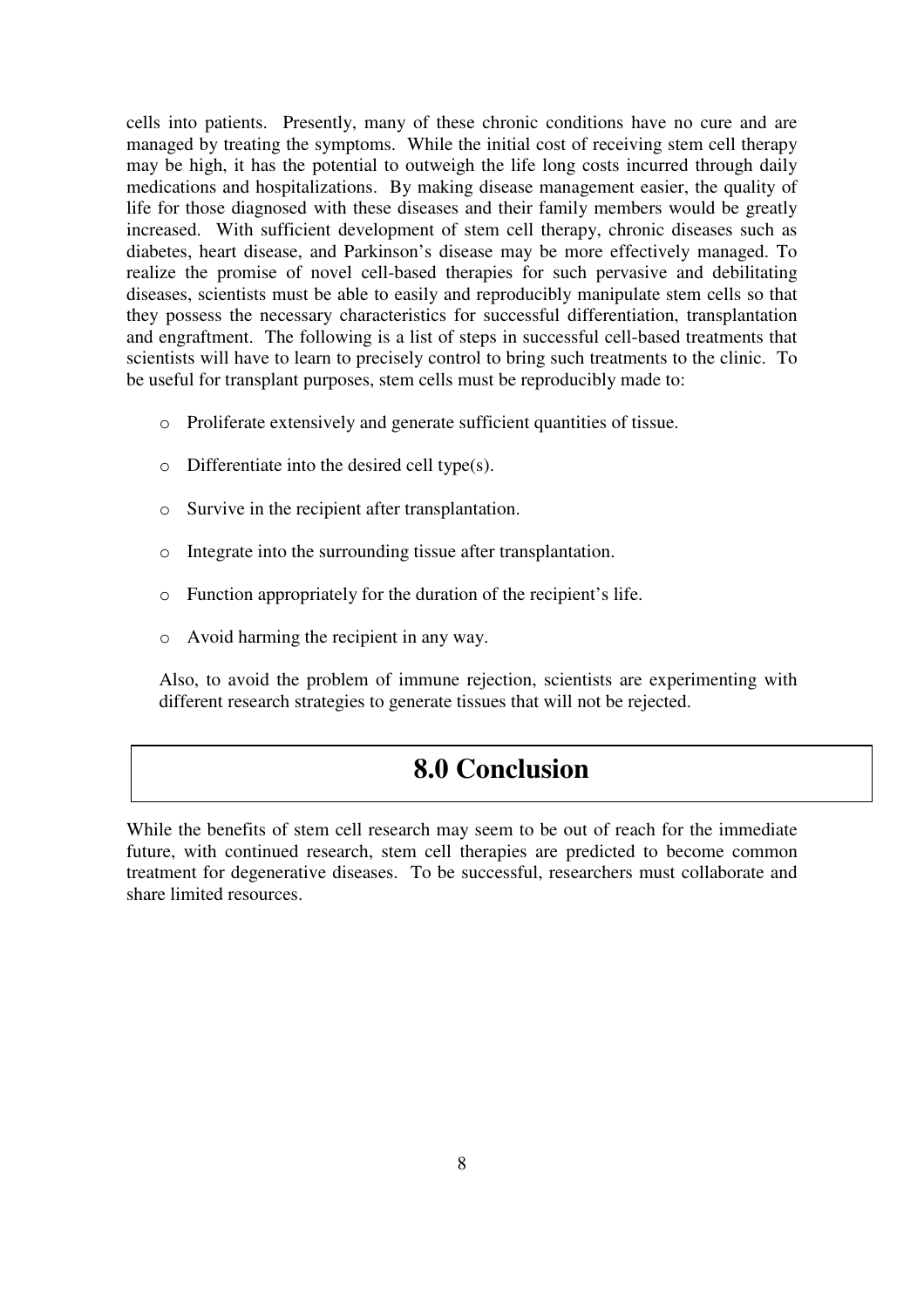## **GUIDELINES FOR STEM CELL RESEARCH AND THERAPY**

### **Guidelines For Stem Cell Research**

- 1. The Ministry of Health will undertake to encourage and promote stem cell research in Malaysia.
- 2. All stem cell research and applications must be reviewed by the respective Institutional Review Board (IRB) and/or the Institutional Ethics Committee (IEB) for approval to ensure ethical research and use of stem cells. The IRB and IEC must strictly adhere to the National Guidelines for Stem Cell Research and Therapy.
- 3. A copy of all research proposals must be submitted to **the National Stem Cell Research and Ethics Sub-Committee** which shall retain the rights to review any research proposal as and when required.
- 4. All experiments and clinical trials involving stem cells must be based on a solid foundation of basic scientific and animal experimentation and carried out with the highest medical and ethical standards.
- 5. Research on human adult stem cells is allowed.
- 6. Research on stem cells derived from foetal tissues from legally performed termination of pregnancy is allowed.
- 7. Research on non-human stem cells is allowed.
- 8. Use of embryonic stem cells lines for research purposes is allowed.
- 9. Research on embryonic stem cells derived from surplus embryos is allowed. (Please refer to the *Keputusan Muzakarah Jawatankuasa Fatwa Majlis Kebangsaan Bagi Hal Ehwal Agama Islam Malaysia berkaitan Pengklonan dan ART* dated 22 February 2005)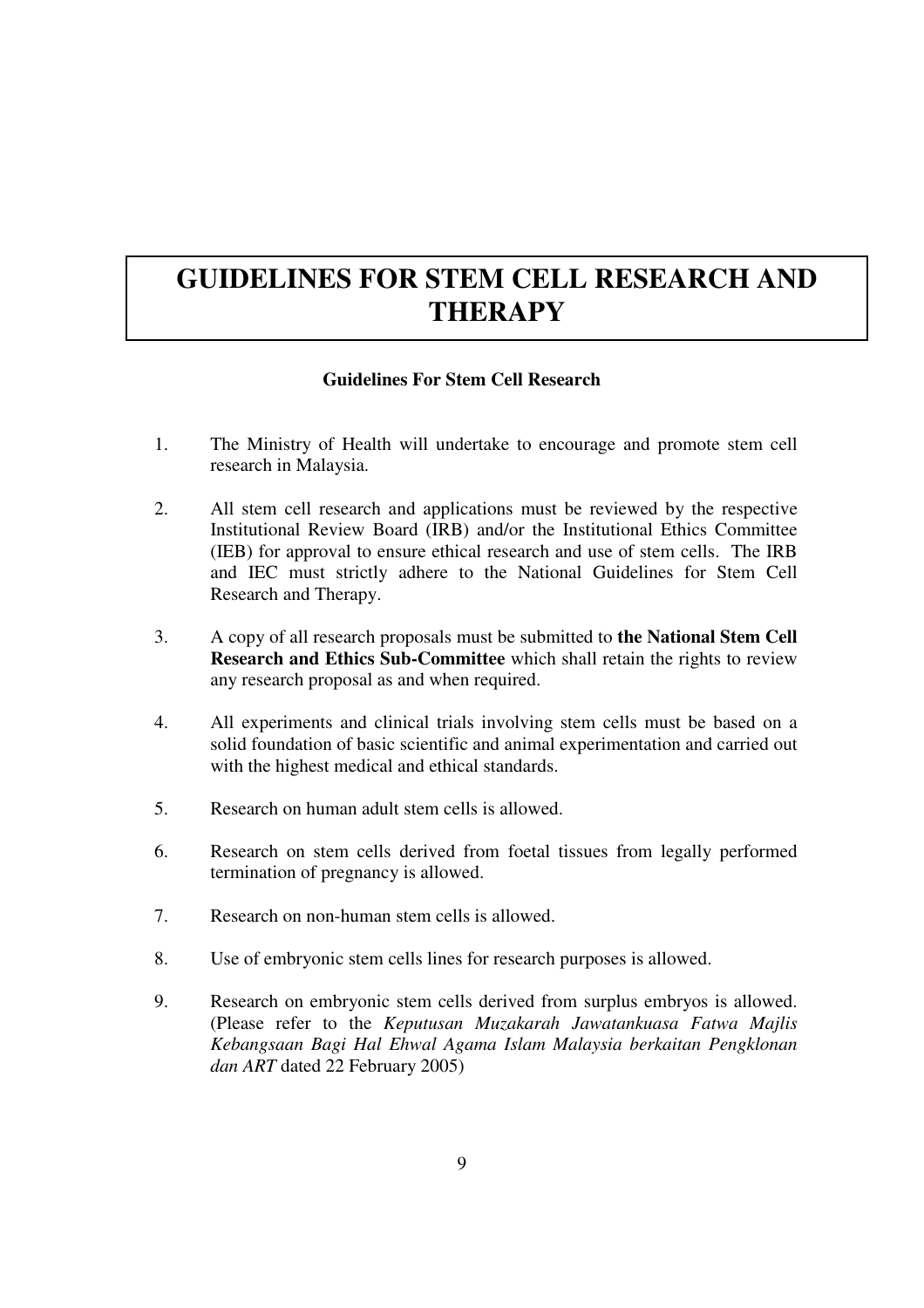- 10. The creation of human embryos by any means including but not limited to assisted reproductive technology (ART) or somatic cell nuclear transfer (SCNT) specifically for the purpose of scientific research is prohibited.
- 11. To facilitate autonomous choice and avoid conflict of interest, decisions related to the production of embryos for infertility treatment should be free of the influence of investigators who propose to derive or use hES cells in research. Whenever it is practicable, the attending physician responsible for the infertility treatment and the investigator deriving or proposing to use hES cells should not be the same person.
- 12. No cash or in-kind payment may be provided for donating blastocysts in excess of clinical need for research purposes.
- 13. Consent for blastocyst donation should be obtained from each donor at the time of donation. Donors who have given prior indication of their intent to donate for research any excess blastocysts that remain after clinical care should nonetheless give informed consent again when any specific research is being considered. Donors should be informed that they retain the right to withdraw consent until the blastocysts are actually used in cell line derivation.
- 14. In the context of donation of gametes or blastocysts for human embryonic stem(heS)cell research, the informed consent process should include the following information:-
	- (a) A statement that the blastocyst or gametes will be used to derive hES cells for research that may include research on human transplantation.
	- (b) A statement that the donation is made without any restriction or direction regarding who may be the recipient of transplants of the cells derived, except in the case of autologous donation.
	- (c) A statement as to whether the identities of the donors will be readily ascertainable to those who derive or work with the resulting hES cell lines.
	- (d) If the identities of the donors are retained (even if coded), a statement as to whether donors wish to be contacted in the future to receive information obtained through studies of the cell lines.
	- (e) An assurance that participants in research projects will follow applicable and appropriate best practices for donation, procurement, culture, and storage of cells and tissues to ensure, in particular, the traceability of the stem cells. (Traceable information, however, must be secured to ensure confidentiality)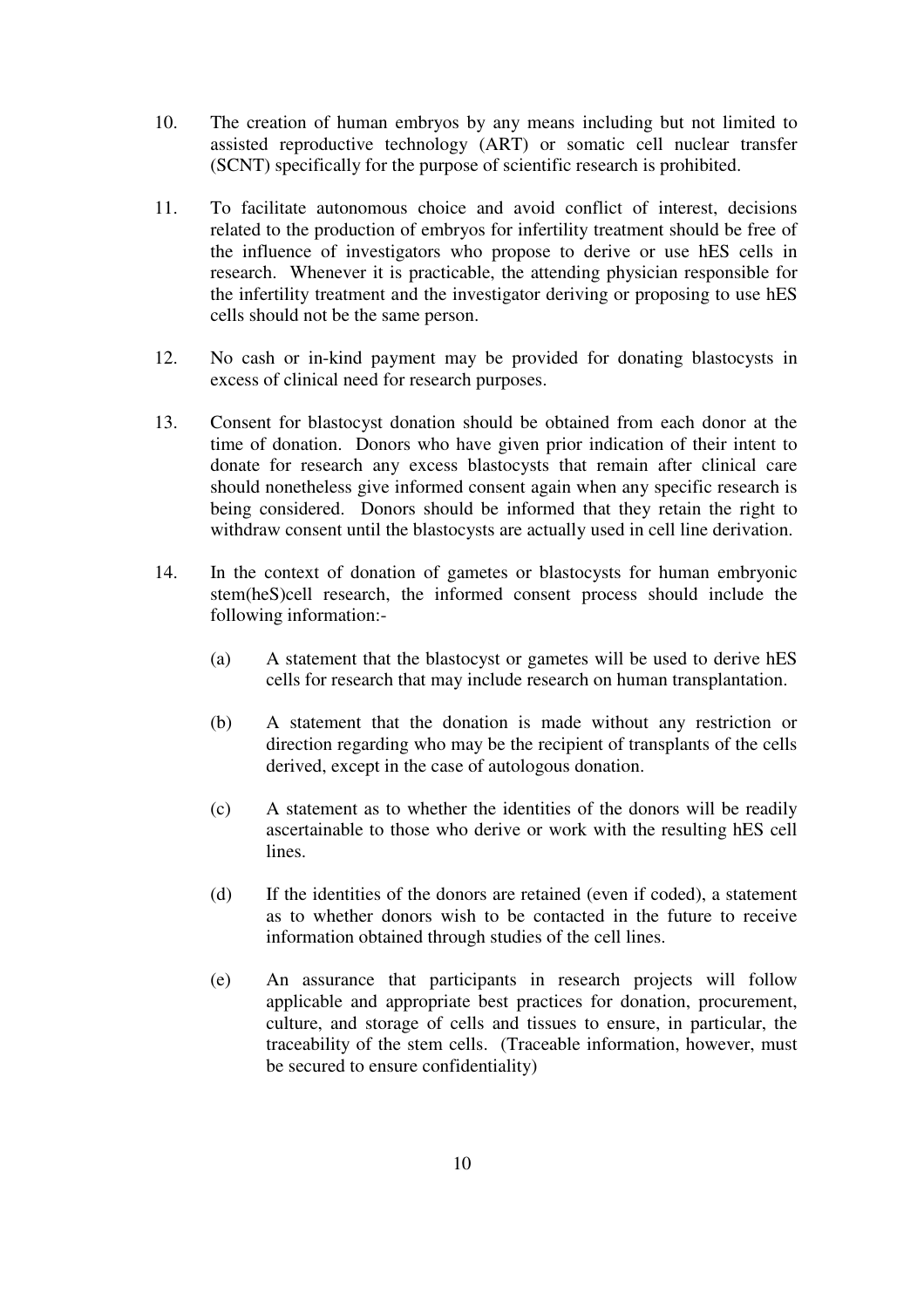- (f) A statement that derived hES cells and/or cells lines might be kept for many years.
- (g) A statement that the research is not intended to provide direct medical benefit to the donor(s) except in the case of autologous donation.
- (h) A statement that embryos will be destroyed in the process of deriving hES cells.
- (i) A statement that neither consenting nor refusing to donate embryos for research will affect the quality of any future care provided to potential donors.
- (j) A statement of risks involved to the donor.
- 15. Research that should not be permitted at this time:
	- (a) Research involving *in vitro* culture of any intact human embryo, regardless of derivation method, for longer than 14 days or until formation of the primitive streak begins, whichever occurs first.
	- (b) Research in which HES cells are introduced into non-human primate blastocyst or in which any ES cells are introduced into human blastocysts.
	- (c) No animal into which HES cells have been introduced at any stage of development should be allowed to breed.
	- (d) Fusion of human stem cell or other cells of pluripotent nature with cells of non-human origin, shall not be permitted to develop beyond 14 days, or until the formation of the primitive streak begins, whichever occurs first.
- 16. Laboratory requirements:
	- (a) Laboratories conducting stem cell research shall conform to required guidelines for good laboratory practices.
	- (b) All laboratories conducting stem cell research for the purpose of clinical trials shall be GMP compliant as required by the National Pharmaceutical Control Bureau (NPCB).
	- (c) All laboratories producing stem cells or tissue products for commercial/manufacturing purposes shall be certified as GMP compliant by the NPCB.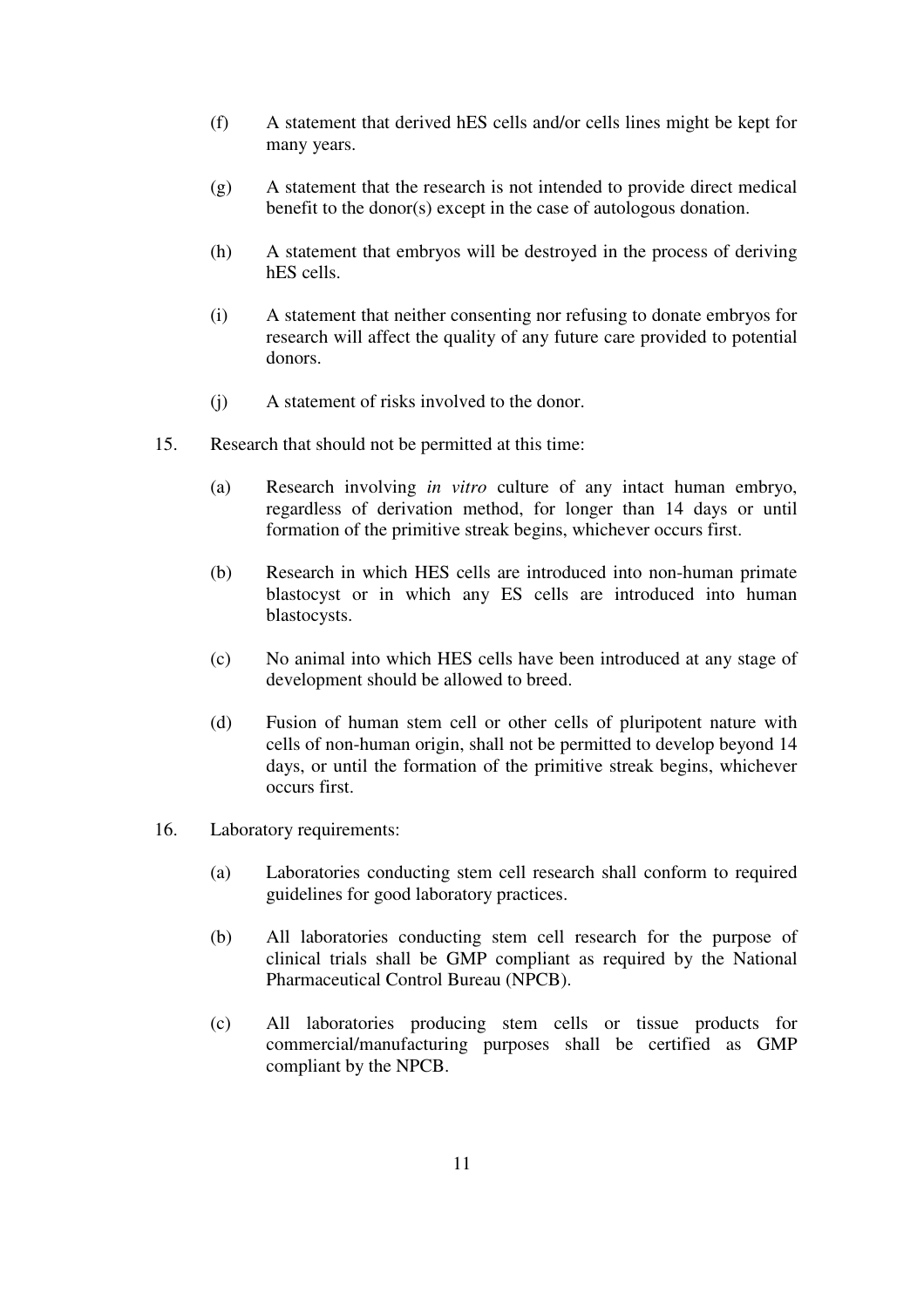- 17. All imported stem cells/tissue products for use in clinical trials and therapy shall be GMP certified and registered by the NPCB.
- 18. Procurement, management, storage and disposal of stem cells and tissues used in research and clinical trials must be in accordance with the national guidelines.
- 19. Therapeutic outcomes, adverse effects and tissue integration shall be documented or reported to the National Stem Cell Research and Ethics Sub-Committee.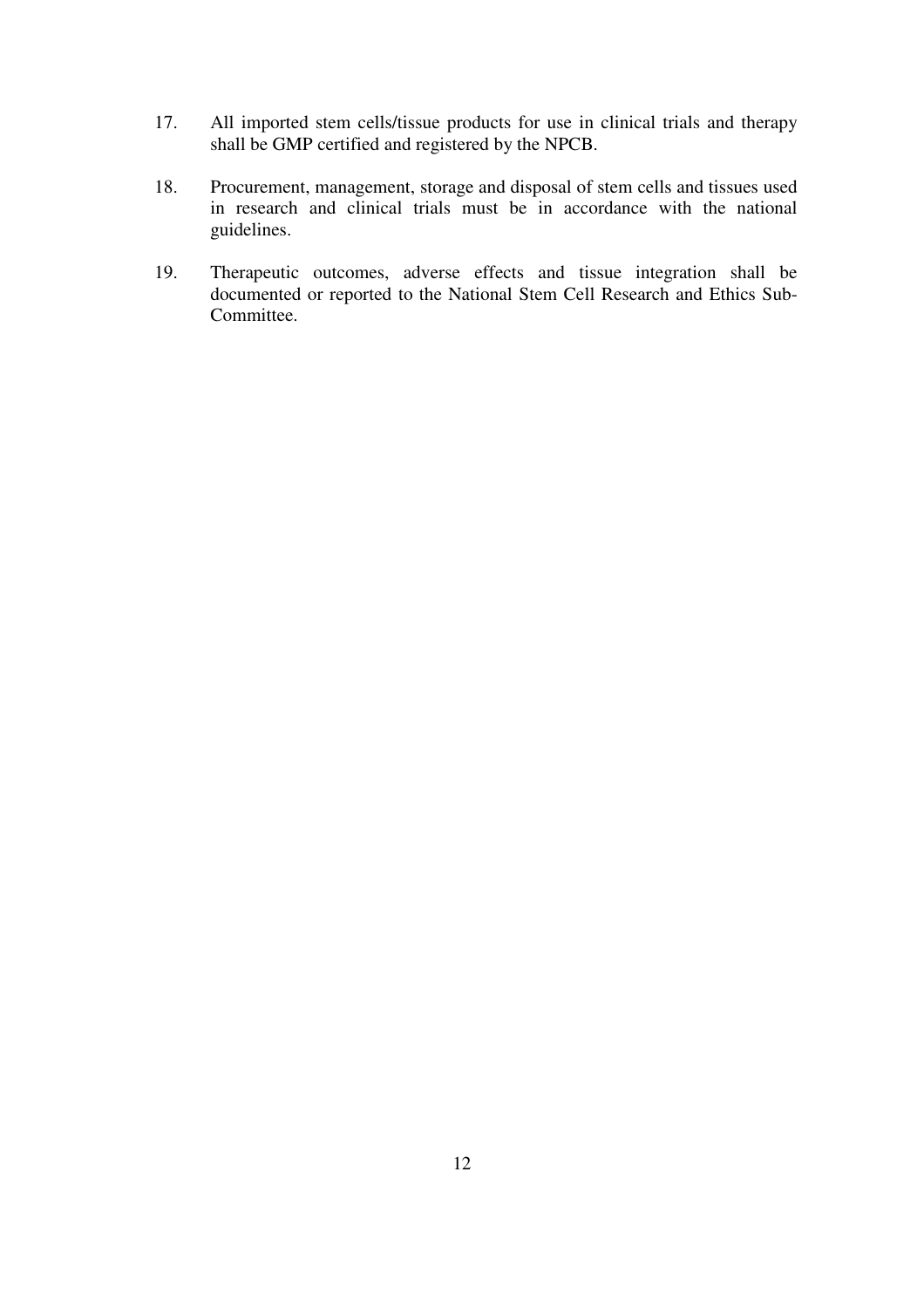## **Guidelines For Stem Cells Therapy**

#### **Background**

Haemopoietic stem cell and umbilical cord stem cell transplantations are the most established form of stem cell therapy. The use of other stem cells including hES and somatic stem cells is considered experimental. Xenotransplantation or therapies involving the use of animal stem cells or animal cells are currently prohibited.

#### **Indications for stem cell/cell-based therapies**

#### **1. Standard/established**

(a) The current indications for HSC therapy (HSCT) are listed in the National Guidelines for Haemopoietic Stem Cell Therapy.

#### **2. Potential/development/experimental**

The following applications shall either be at the in vitro, animal studies or clinical trial settings;-

- (a) The use of HSC, HSC-derived cells umbilical cord stem cells in tissue repair, regeneration and vascularisation shall be considered developmental.
- (b) MSC has shown potential in chronic inflammatory diseases, graft rejection and graft versus host disease (GVHD) and shall be done in research settings.
- (c) The use of other types of stem cells e.g. neural stem cells in Parkinson's disease, cardiac stem cells, hepatic stem cells, pancreatic stem cells, skeletalmuscle stem cell, stem cells of skin, lungs, retinal and intestinal epithelium as well as inducible pluripotent stem cells are still experimental.
- (d) Cell-based therapies e.g. antigen-specific T-cells and dendritic cells shall be done in research settings.
- (e) Gene therapy to correct genetic disorder e.g. subacute combined immune deficiency disorders (SCID) and thalassaemia is still in developmental phase. The use of lentiviral shall be carried out in a P3 laboratory.
- (f) All other indications not listed in as standard or established shall be considered experimental and must first be approved by the institutional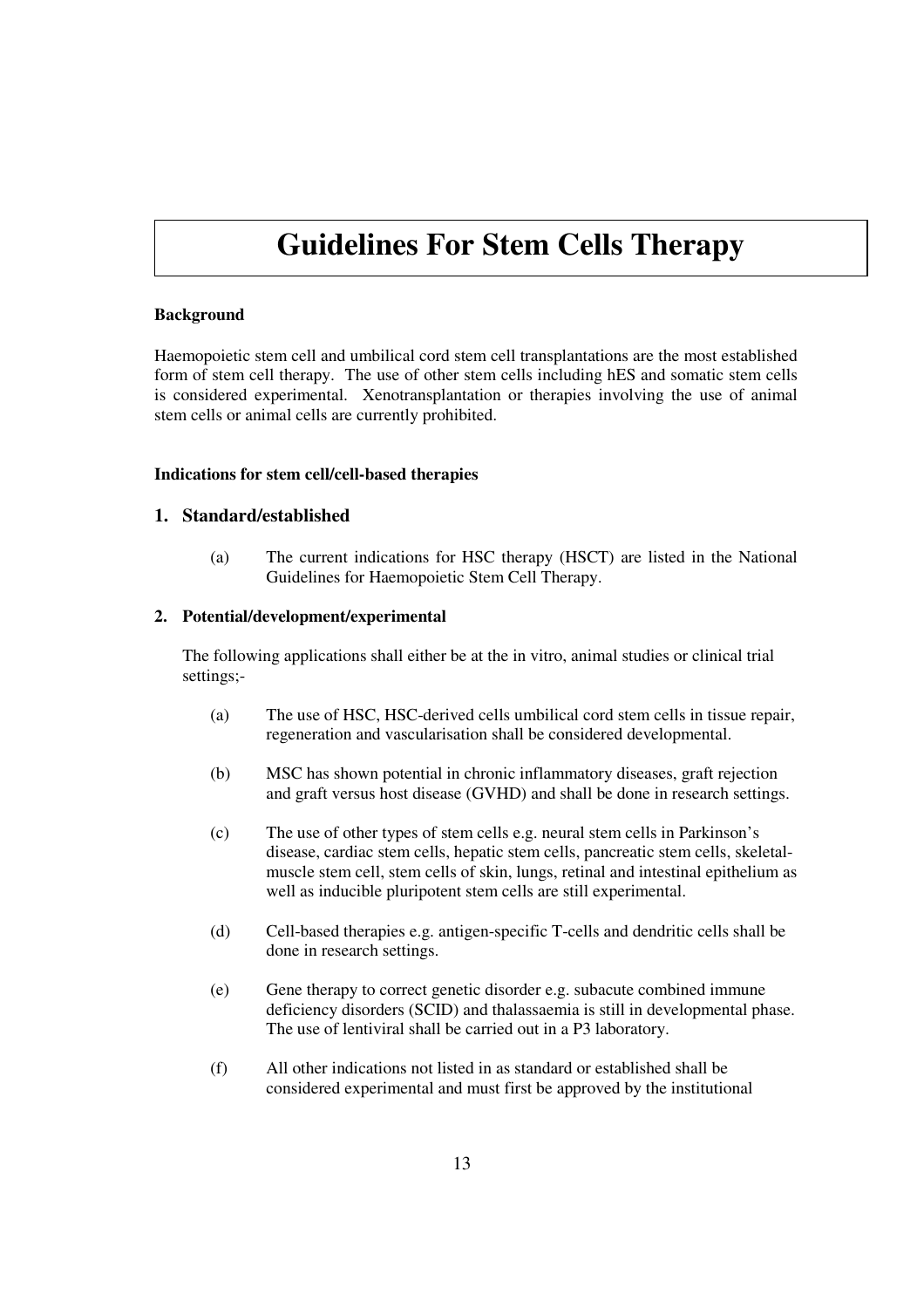review board(IRB) and/or institutional ethics committee. Copies of the proposal must also be submitted to the NSCRE sub-committee.

#### **3. Therapy using human embryonic stem cells**

(a) The use of hESC for therapy shall be considered experimental.

#### **4. Xenotransplantation**

- (a) Xenotransplantation involving stem cells/cells e.g. islet cells for tissue repair and regeneration shall not be performed until more scientific and clinical evidence (Phase 3) is obtained.
- (b) Rejection and the risks of transmission of infectious diseases have not been adequately dealt with.
- (c) Clinical trials shall occur only when there are preclinical data indicating a high probability of benefit to the recipients and data on safety.
- (d) Any clinical xenotransplantation shall only be approved by the NSCRE subcommittee.

#### **5. Patient evaluation**

Please refer to the National Guidelines for Haemopoietic Stem Cell Therapy.

#### **6. Regulation and Standards**

- (a) Private healthcare facilities and services intending to perform or performing stem cell or cell based therapies shall be licensed under the Private Healthcare Facility and Services Act 1998.
- (b) It is recommended that these centres perform internal and external audits to ensure quality, viability, purity, safety, reproducibility and efficacy of the end-products.
- (c) The procurement and processing of stem cells shall comply with the National Standards of Procurement and Processing of stem cells.
- (d) Laboratories performing gene therapy research involving the use of viral vectors shall comply with the Biosafety Level 3.
- (e) Personnel performing stem cell transplants shall be adequately trained and proficient and shall acquire privileging status from the respective institutions.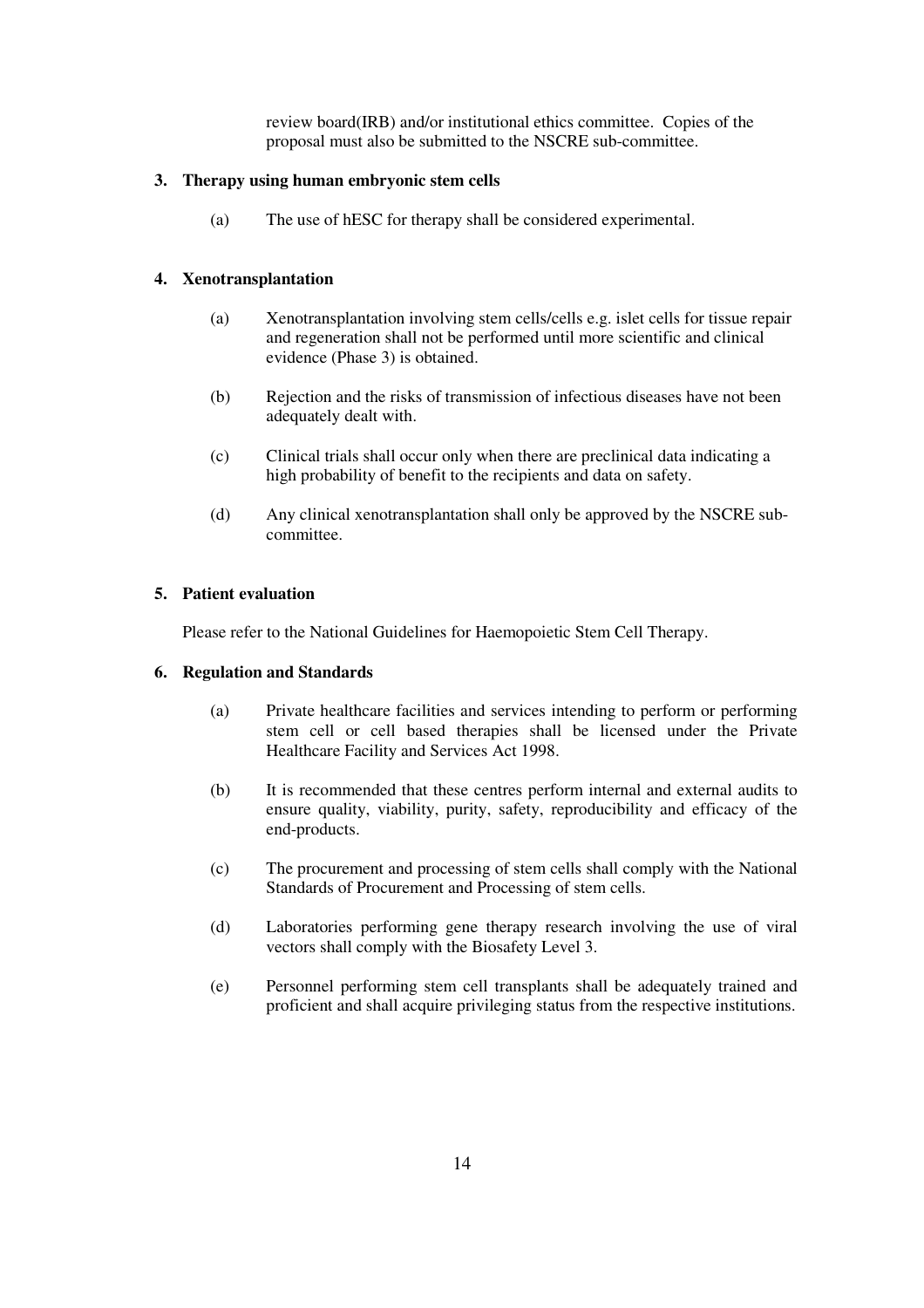# **Keputusan Muzakarah Jawatankuasa Fatwa Majlis Kebangsaan Bagi HAL Ehwal Agama Islam Malaysia berkaitan pengklonan dan ART(Assisted Reproductive Technology)**

**1. Hukum Pengklonan Terapeutik dan Penyelidikan Sel Stem (Stem Cell)** 

 **Bil : MFK Kali ke-66 Tarikh : 22 Februari 2005** 

 **Keputusan :** 

- 1.1 Pengklonan terapeutik untuk tujuan rawatan perubatan seperti mencipta sel-sel tertentu atau menggantikan organ yang telah rosak dengan mengambil kira langkah-langkah sempadan yang dibenarkan oleh syarak adalah **diharuskan.**
- 1.2 Harus menggunakan embrio yang disimpanbeku atau lebih embrio dari proses pensenyawaan di luar rahim(IVF) untuk tujuan penyelidikan dengan syarat mendapat persetujuan pasangan suami isteri yang menerima rawatan dan kajian tersebut dilakukan sebelum mencapai tahap'alaqah'*(blastocyst)*
- 1.3 Penyelidikan ke atas pra-embrio selain dari untuk tujuan terapeutik hendaklah mendapat kebenaran daripada pasangan suami isteri dan pra-embrio hasil penyelidikan ini, tidak boleh sama sekali ditanam dalam rahim isteri atau mana mana wanita yang lain.
- 1.4 Harus melakukan penyelidikan ke atas pra-embrio untuk mengetahui penyakit genetik bagi pasangan yang berisiko tinggi dan hanya embrio yang dikenalpasti bebas dari penyakit sahaja boleh ditanam dalam rahim ibunya dalam tempoh perkahwinan yang sah.
- 1.5 Rawatan kejuruteraan genetik ke atas pra-embrio yang melibatkan pengubahsuaian sifat semulajadi seperti rambut, warna rambut, kebijaksanaan, ketinggian dsd termasuk memilih jantina adalah haram. Bagaimanapun pemilihan jantina diharuskan sekiranya faktor jantina menatijahkan suatu penyakit genetik yang serius yang boleh membawa kematian.
- 1.6 Sebarang penyelidikan yang berunsurkan komersial atau yang tiada kaitan dengan kesihatan ibu atau janin adalah **tidak dibenarkan.**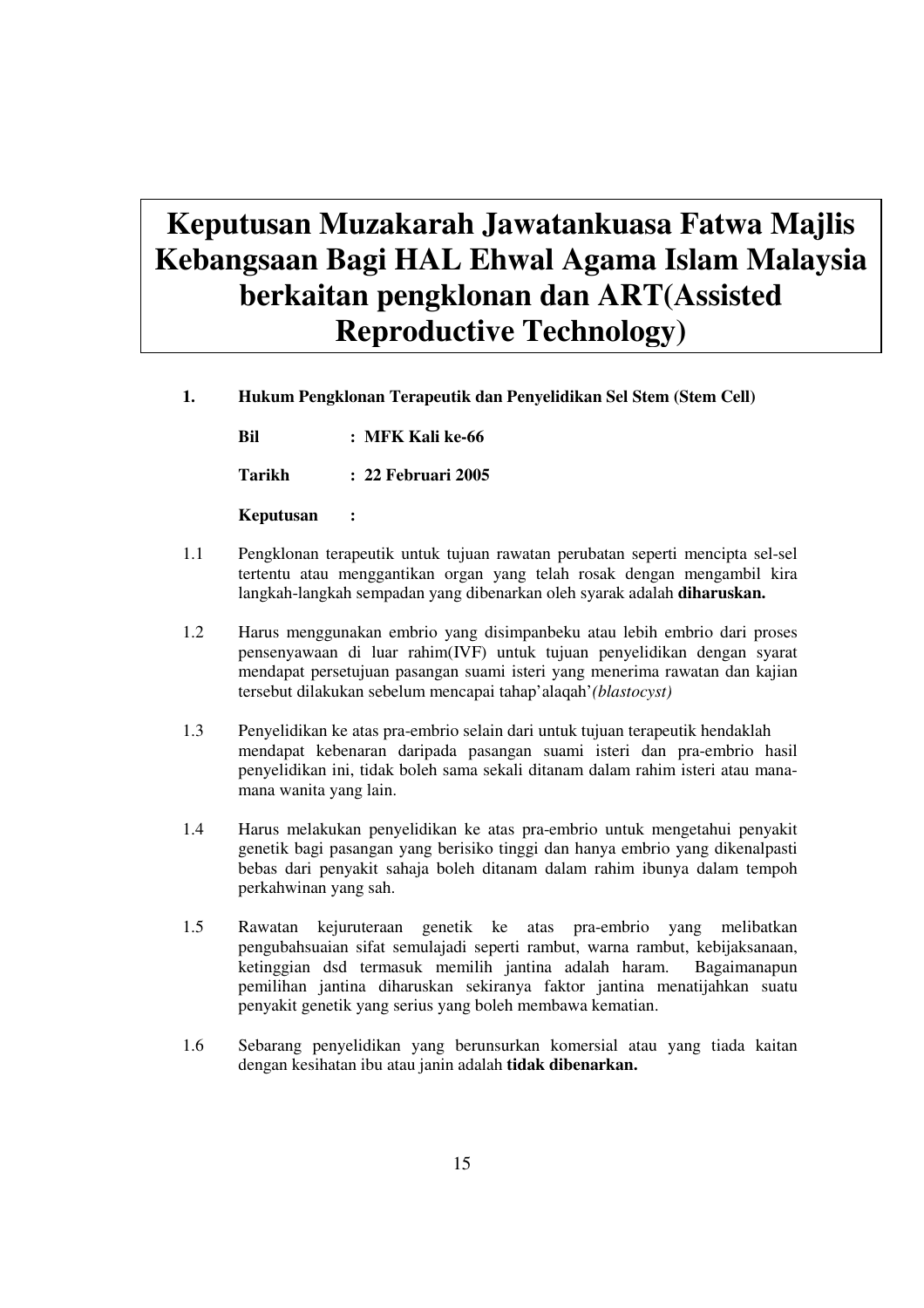- 1.7 Penyelidikan hendaklah dijalankan **secara sah** dan proposal penyelidikan mestilah jelas, saintifik dan dikendalikan oleh penyelidikan yang benar-benar mempunyai kemahiran, amanah dan bertanggungjawab.
- 1.8 Sel stem daripada sumber-sumber adalah **harus** digunakan untuk tujuan rawatan perubatan dan kaji selidik:
	- i. Daripada seorang dewasa(sel stem dewasa) dengan izin dan prosedurnya tidak mengakibatkan mudarat;
	- ii. Daripada kanak-kanak dengan keizinan ibu bapanya dan prosedurnya tidak mengakibatkan mudarat;
	- iii. Daripada uri dan darah tali pusat bayi dengan keizinan ibubapanya;
	- iv. Daripada janin yang gugur secara spontan atau keguguran akibat daripada rawatan perubatan yang dibenarkan syarak dengan syarat mendapat keizinan ibu-bapanya, bukan janin yang digugurkan secara sengaja atau digugurkan tanpa sebab-sebab perubatan yang dibenarkan oleh syarak;
	- *v.* Daripada lebihan embrio *(excess embryos)* yang disimpan beku daripada teknologi bantuan kesuburan IVF dengan syarat mendapat keizinan daripada ibubapanya. Sel stem daripada embrio yang dihasilkan secara sengaja*(created embryo)* dengan teknologi *Somatic Cell Nuclear Transfer(SCNT)* adalah tidak dibenarkan berdasarkan kaedah sad al-zaraie'(menutup pintu keburukan).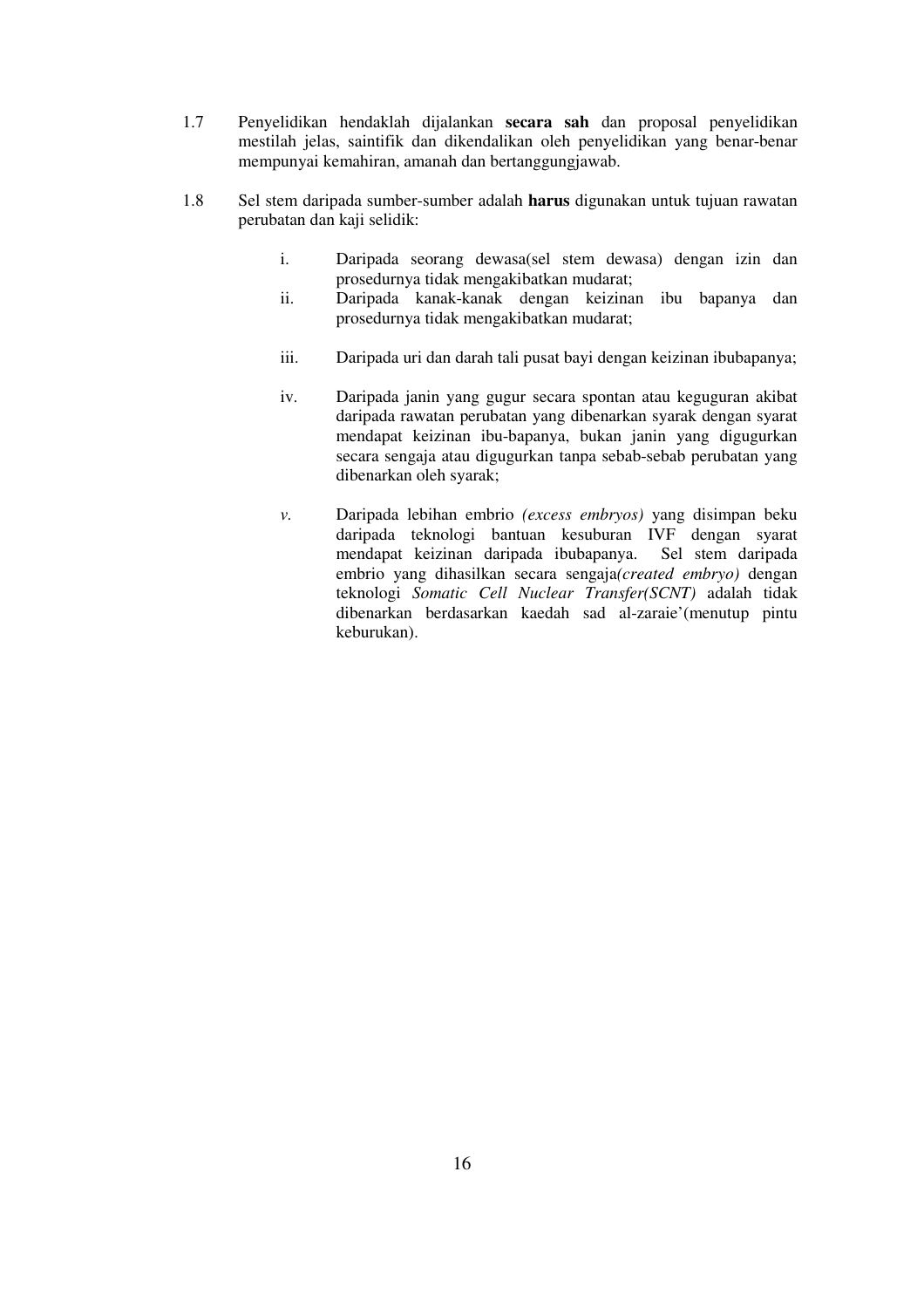# **ABBREVIATION**

| GMP          | Good manufacturing practice                   |
|--------------|-----------------------------------------------|
| <b>GVHD</b>  | Graft versus host disease                     |
| hESC         | Human embryonic stem cells                    |
| <b>HSC</b>   | Haematopoietic stem cells                     |
| <b>IRB</b>   | Institutional review board                    |
| <b>IVF</b>   | In vitro fertilization                        |
| <b>NSCRE</b> | National stem cell research and ethics        |
| <b>SCNT</b>  | Somatic cell nuclear transfer                 |
|              | Subacute combined immune deficiency disorders |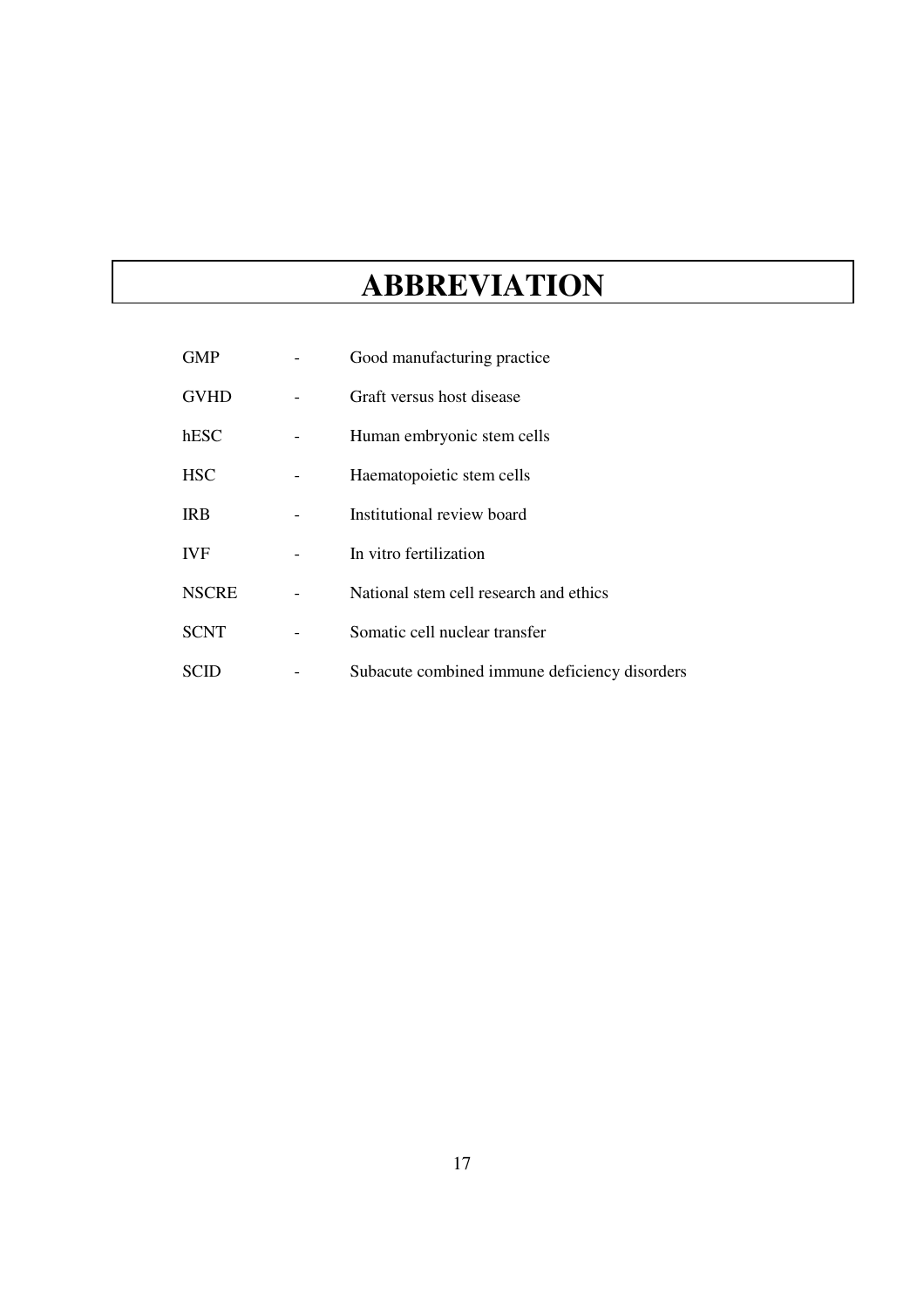# **GLOSSARY**

| <b>Adult stem cell</b> | An undifferentiated cell found in a differentiated tissue<br>that can renew itself and (with certain limitations)<br>differentiate to yield all the specialized cell types of the<br>tissue from which it originated.(NIH)                                                                                                                                                                                                                                    |
|------------------------|---------------------------------------------------------------------------------------------------------------------------------------------------------------------------------------------------------------------------------------------------------------------------------------------------------------------------------------------------------------------------------------------------------------------------------------------------------------|
| <b>Blastocyst</b>      | A preimplantation embryo of 30-150 cells, is a hollow<br>sphere made up of an outer layer of<br>cells(trophectoderm), a fluid-filled cavity(blastocoel),<br>and a cluster of cells on the interior (inner cell mass).                                                                                                                                                                                                                                         |
| <b>Cell lines</b>      | Cultures of disaggregated tissue that can be maintained<br>and propagated for use in research. The length of time<br>cells will survive in culture varies. Some cell lines are<br>immortalized; that is, they can be maintained essentially<br>indefinitely, for one of a variety reasons. Embryonic<br>stem cells and embryonic germ cells are immortal<br>because they express telomerase, one of the factors<br>necessary for cells to propagate normally. |
| <b>Ectoderm</b>        | The outermost of the three primary layers of an embryo;<br>produces the nervous system, the epidermis and<br>epidermal derivatives, and the lining of various body<br>cavities such as the mouth.                                                                                                                                                                                                                                                             |
| Embryo                 | (a) In humans, the developing organism from the time<br>of fertilization until the end of the eighth week of the<br>gestation, when it becomes known as a foetus. (NIH)<br>(b) The developing organism from the time of<br>fertilization until significant differentation has occured,<br>when the organism becomes known as a foetus. An<br>organism in the early stages of development. (CR)                                                                |
| <b>Endoderm</b>        | One of the three primary layers of an embryo; it is the<br>source of the digestive tract and other internal organs.                                                                                                                                                                                                                                                                                                                                           |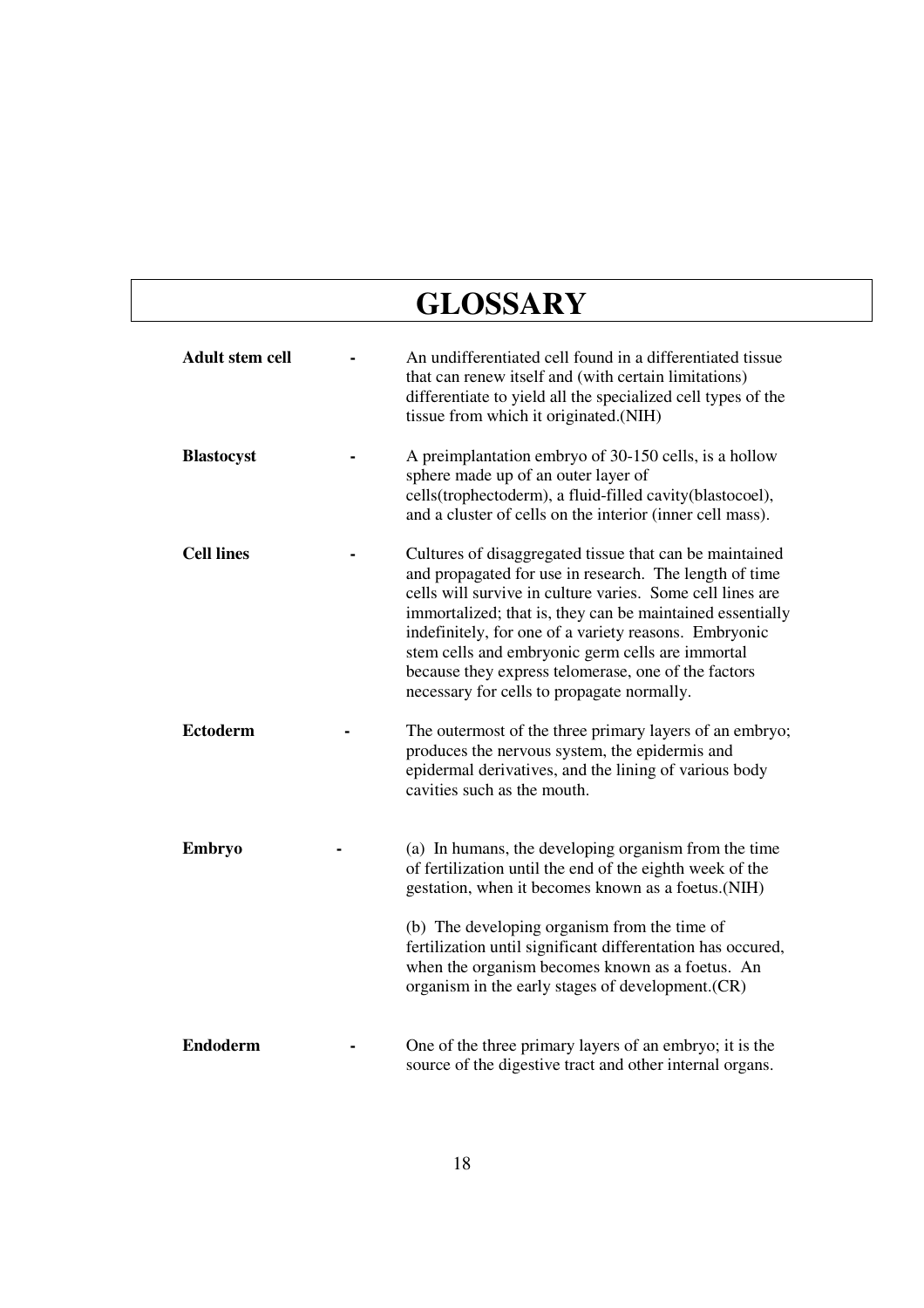| <b>Foetus</b>             | A developing human from usually two months after<br>conception to birth.(NIH)                                                                                                                                                                                                                                                                                                                                                                                                                                                       |
|---------------------------|-------------------------------------------------------------------------------------------------------------------------------------------------------------------------------------------------------------------------------------------------------------------------------------------------------------------------------------------------------------------------------------------------------------------------------------------------------------------------------------------------------------------------------------|
| Fibroblast                | A stellate or spindle-shaped cell with cytoplasmic<br>processes present in connective tissue, capable of<br>forming collagen fibers; an inactive fibroblast is<br>sometimes called a fibrocyte.(SMD)                                                                                                                                                                                                                                                                                                                                |
| Gene                      | A functional unit of heredity that is a segment of DNA<br>located in a specific site on a chromosome. A gene<br>directs the formation of an enzyme or other<br>protein.(NIH)                                                                                                                                                                                                                                                                                                                                                        |
| <b>Gene therapy</b>       | The use of genetic material, usually DNA, to correct<br>inherited or accumulated genetic damage.                                                                                                                                                                                                                                                                                                                                                                                                                                    |
| <b>Genome</b>             | The complete genetic code for any individual or species.                                                                                                                                                                                                                                                                                                                                                                                                                                                                            |
| Genotype                  | The genetic constitution of an organism or a group of<br>organisms.(SMD)                                                                                                                                                                                                                                                                                                                                                                                                                                                            |
| Haemopoietic stem cells - | A stem cell that gives rise to all red and white blood<br>cells and platelets. (NIH)                                                                                                                                                                                                                                                                                                                                                                                                                                                |
|                           | <b>Human embryonic stem cells, hESC-</b> A type of pluripotent stem cell derived from the<br>inner cell mass (ICM) of the blastocyst. (NIH)                                                                                                                                                                                                                                                                                                                                                                                         |
| In vitro                  | Refers to processes taking place in test tubes or similar<br>container. In vitro fertilization, IVF-A technique that<br>unites the egg and sperm in a laboratory instead of inside<br>the female body. (NIH)                                                                                                                                                                                                                                                                                                                        |
| <b>Mesoderm</b>           | Middle layer of a group of cells derived from the inner<br>cell mass of the blastocyst; it gives rise to bone, muscle,<br>connective tissue, kidneys, and related structures.(NIH)                                                                                                                                                                                                                                                                                                                                                  |
| Pluripotent               | Having the ability to give rise to all of the various cell<br>types of the body. Pluripotent cells cannot make extra-<br>embryonic tissues such as the amnion, chorion, and other<br>components of the placenta. Scientists demonstrate<br>pluripotency by providing evidence of stable<br>developmental potential, even after prolonged culture, to<br>form derivatives of all three embryonic germ layers from<br>the progeny of a single cell and to generate a teratoma<br>after injection into an immunosuppressed mouse.(NIH) |
| <b>Stem cell</b>          | undifferentiated multipotent precursor cells that are<br>capable both of perpetuating themselves as stem cells<br>and of undergoing differentiation into one or more<br>specialized types of cells. (CR)                                                                                                                                                                                                                                                                                                                            |